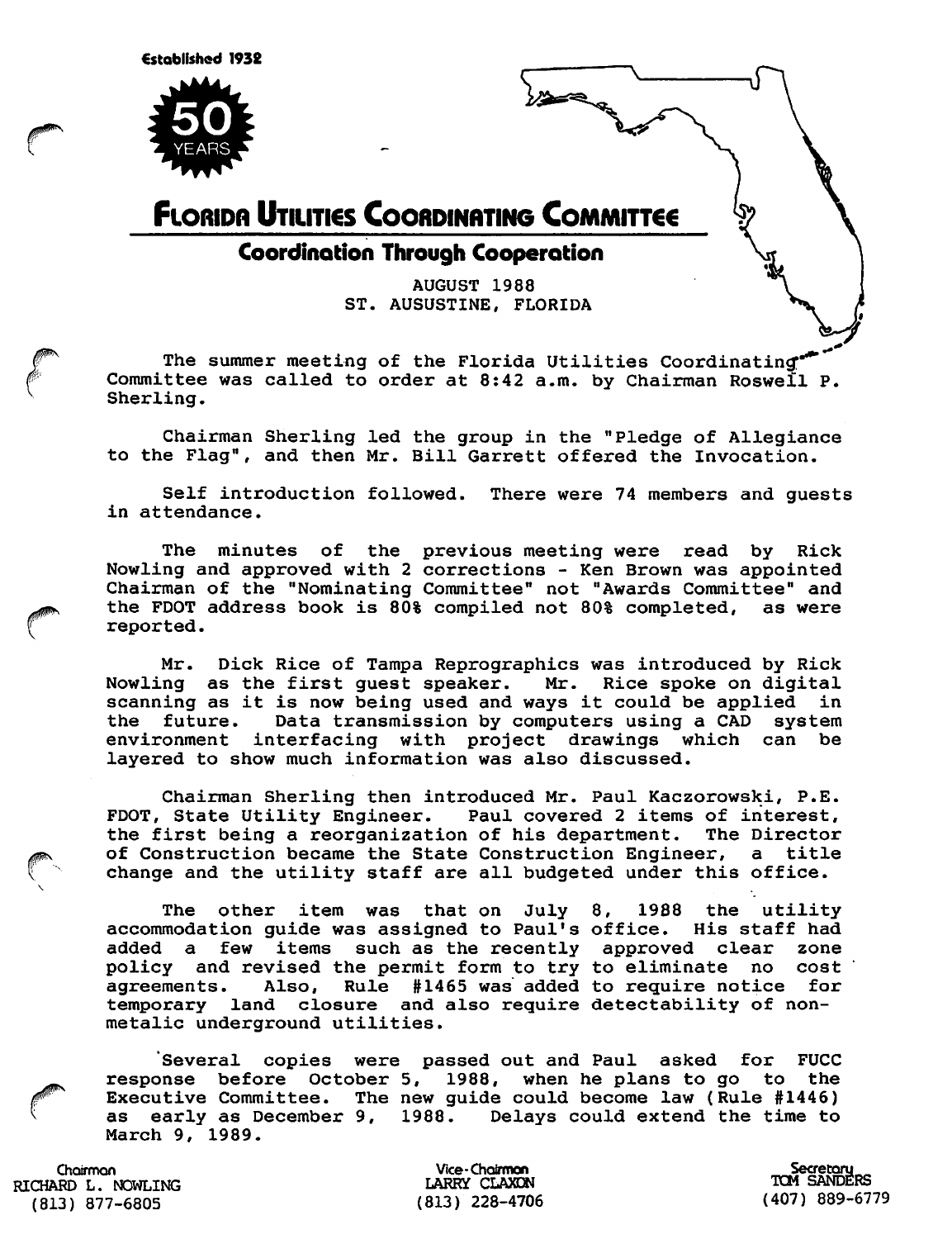Florida Utilities Coordinating Committee August 1988 page 2

Chairman Sherling then asked Bill Garrett to give the "Historians" report. Bill reported on FUCC meeting held 50 years and 25 years ago.

#### BUSINESS MEETING

Rick Nowling then gave the Treasurers Report and Steering<br>Committee's Report which was held on the previous day. Report which was held on the previous day.<br>Clude - "Treasurers Report" =  $681.05$  beginning the Highlights include - "Treasurers Report" =  $681.05$ St. Augustine Meeting/"Steering Committee" (1) a motion carried to create a By-Laws Subcommittee to address the issue with the I.R.W.A., (2) future meeting locations and dates:

November 1988 - Ft. Lauderdale - Sheraton Yankee Trader February 1989 - Tarpon Springs - Innisbrook Resort May 1989 - Tallahassee - Hilton August 1989 - Daytona Beach - Indigo Lakes Resort

After the coffee break the district reports were called for and given by:

|                    |  |  | District #1 & 7 - Rick Nowling |                        |  | District #4 - Jim Wright  |
|--------------------|--|--|--------------------------------|------------------------|--|---------------------------|
| <b>District #2</b> |  |  | - Buddy Dees                   | District #5 - Joe Nero |  |                           |
| District #3        |  |  | - Tom Duggar                   |                        |  | District #6 - John Farkus |

INTEREST GROUPS - Meetings held previous day.

Power - Dennis LaBelle reported on the meeting in which 18<br>persons attended. Areas discussed were FDOT design concerns, Areas discussed were FDOT design concerns,<br>ha of clearances: DOT plans phasing, what is NESC interpretations of clearances; DOT plans phasing, needed at 30%, 60% etc.., and discussed maintenance of traffic plans and lane clousures along with some permit manuals being developed.

Communication - Dick McConville reported on the meeting in<br>which 20 persons attended. The fiber optics meeting held by the The fiber optics meeting held by the<br>topped the discussion. Other areas Florida Engineering Society topped the discussion. Other areas<br>include a land clousure ordinance passed by South Pasadena, include a land clousure ordinance passed by South Florida and a large CATV company wanting to be self-bonded.

Underground - Carlos Solis reported on the meeting in which 9 persons attended. Items discussed were the accomodations guide,<br>the FUCC By-Laws, and ways to improve attendance to the and ways to improve attendance to the underground group.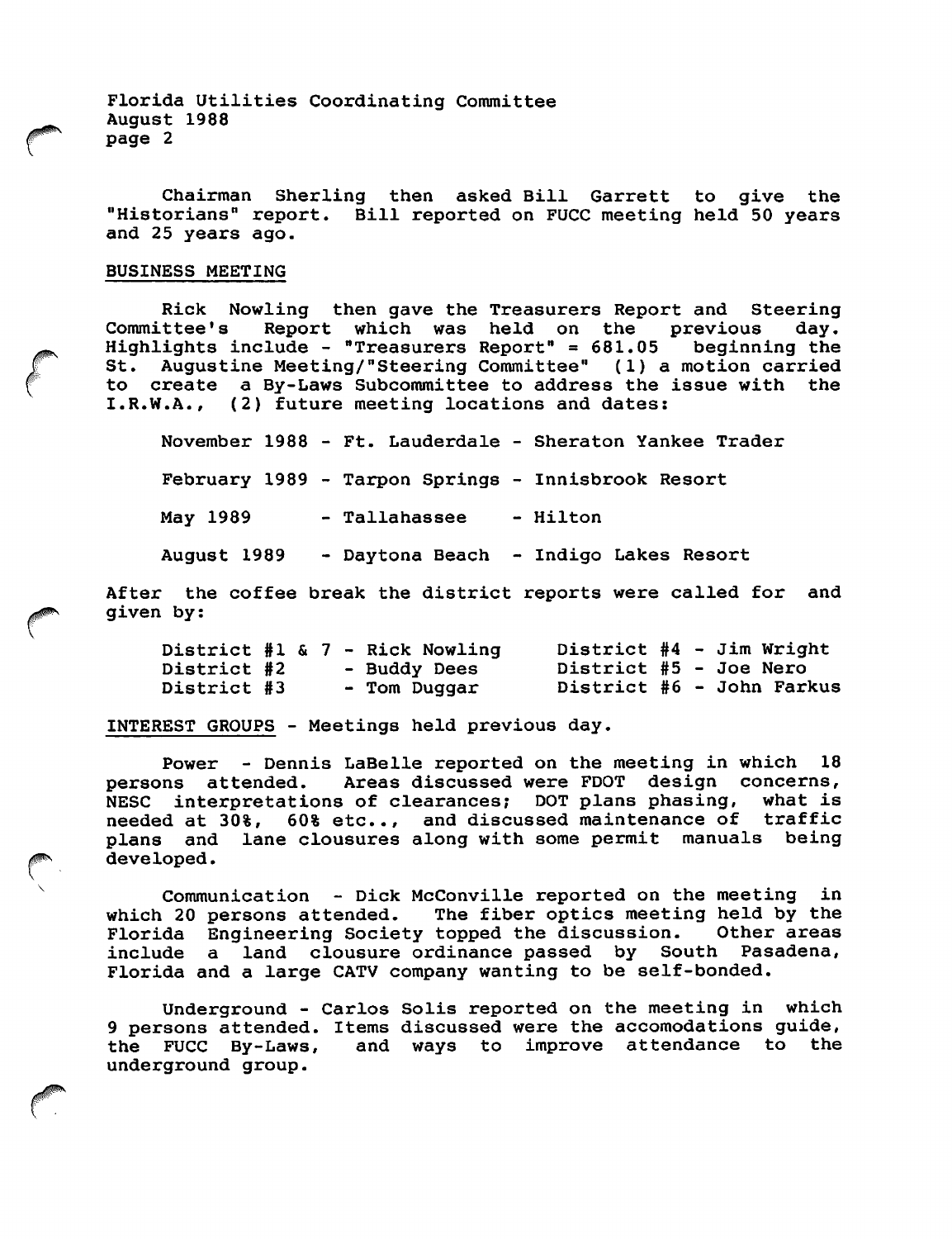Florida Utilities Coordinating Committee August 1988 page 3

DOT - Jerry Sasser reported to the Group that 10 persons attended the meeting in which the accomodations guide and 5 or 6 other topics were discussed.

City/County Government - No Report.

Utility Notification - Bill Stockton reported on the progress Shelton Enterprizes is making in Florida.

Consultants - Jim Haynie reported on his work.

Consultant Laision - Curt Roane introduced Mr. Bill Padden, Florida Transportation Builders Association who addressed the group.

#### SUB-COMMITTEES

F.D.O.T. Utility Address Book - Jim Gibbs reported on the progress to date on the address book. to send him their information ASAP so their efforts can be effective.

Fiber Optics Sub-committee - John Farkus reported on 2 meetings held previous to this meeting. Progress is being made since all pricipals are now talking.

OLD BUSINESS - None.

 $\ddot{\phantom{1}}$ 

NEW BUSINESS - Election of Officers.

Ken Brown, Chairman of the Nominating Committee announced the nominees for the 1988-1989 officers. They are;

Chairman - Rick Nowling - Jones Intercable

Vice-chairman - Larry Claxon - Tampa Electric

Secretary - Tom Sanders - Orlando Utilities

Gene McMath seconded the motion and the nominees were approved by unanimous acclamation. CONGRATULATIONS!

Roswell then turned the meeting over to Chairman - Elect<br>Rick Nowling. Rick presented Roswell with a plaque showing the Rick presented Roswell with a plaque showing the group's appreciation for a job well done.

The various committees were then named for the coming year. They are as follows;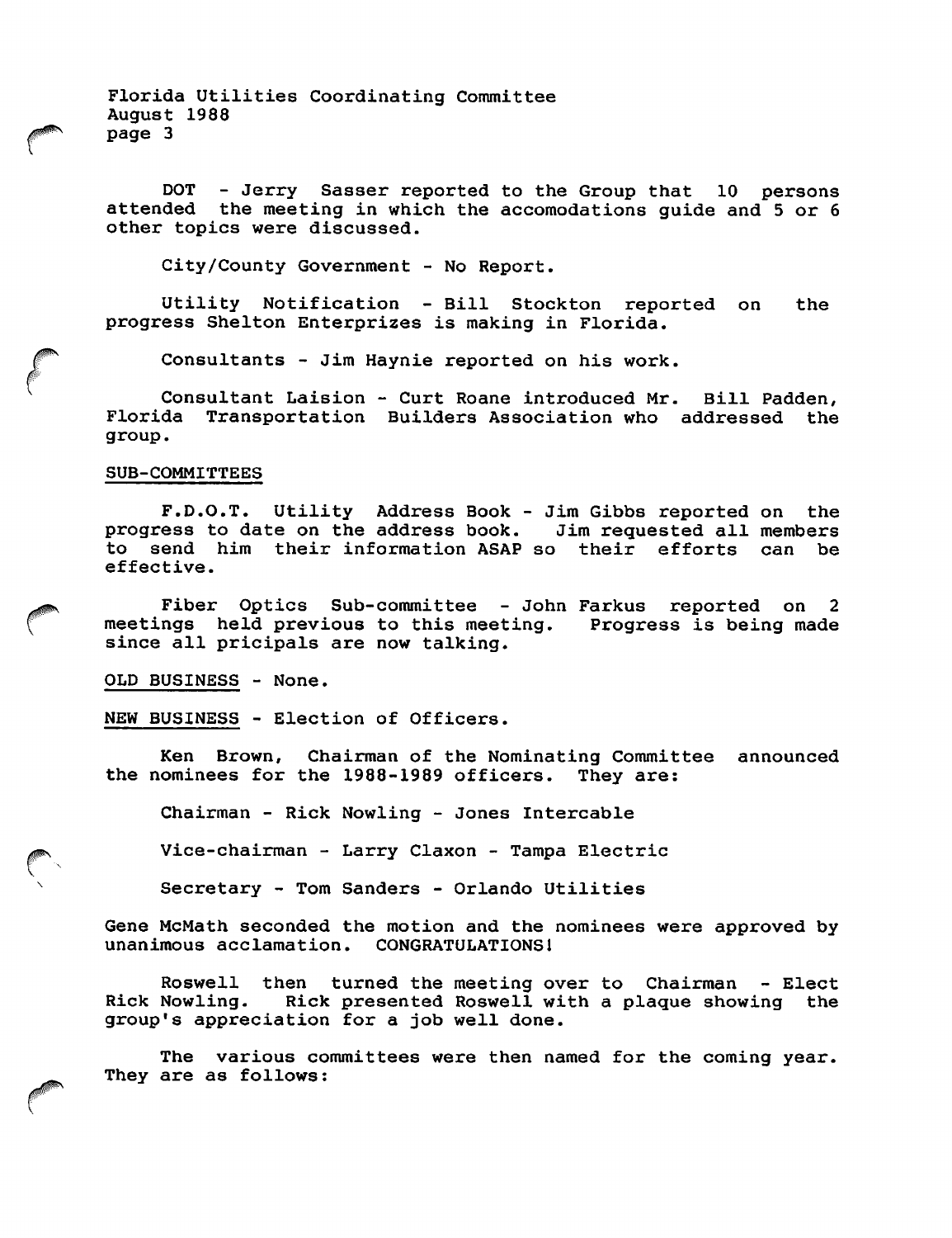Florida Utilities Coordinating Committee August 1988 page 4

### Steering Committee

Chairman; Larry Claxon Power: Dennis LaBelle Telephone: Dick McConville Gas: Rafael Perdomo CATV: Mark Galloway City County Govt: Howard Goode Public Service Commission: Carlton Gray DOT: Paul Kaczorowski Railroad: Vacant Contractor: Pat Cassalia Consultant: Jim Haynie

Historian: - Bill Garrett

#### Awards Sub-Committee

Chairman: Bill Garrett Member: Tom Duggar Member: Walter Peterson Member: Tom Kennedy Member: Carlos Soils

#### F.D.O.T. Utility Address Book Sub-Committee

Chairman: Jim Gibbs Member: Rocky Deprimo Member: C.J. Blanton Member: Mike Crumpton

Joint Use Sub-Committee (Formerly Foreign Attachments To Poles Sub-Committee)

Chairman: Jim Bates Member: Dennis LaBelle Member: Gene McMath Member: Scott Sidney Member: Mark Galloway

#### Fiber Optics

Chairman: John Farkus Member: Tom Duggar Member: Dick McConville Member: Gene McMath Member: Karl Froling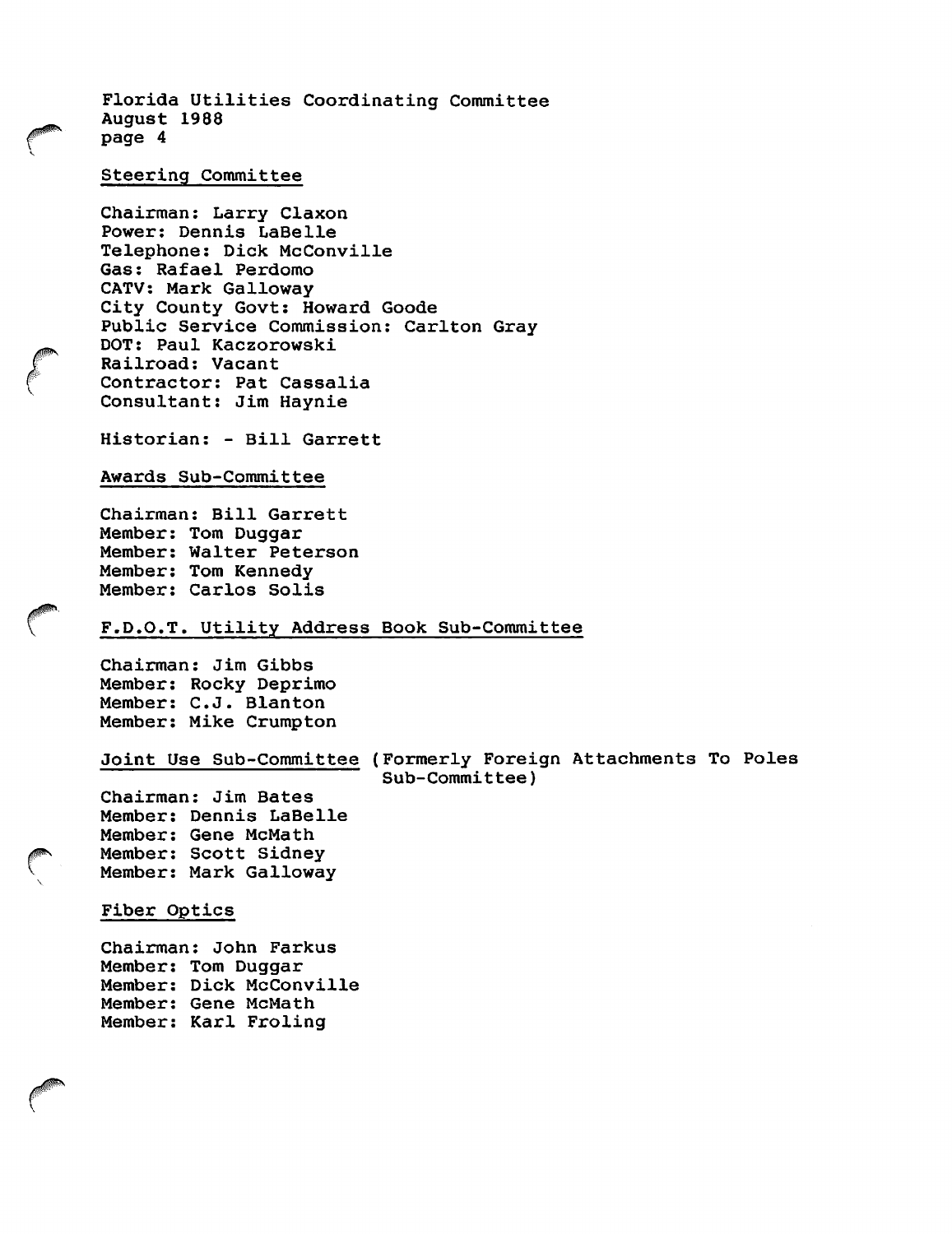Florida Utility Coordinating Committee August 1988 page 5

By-Laws Review Sub-Committee

Chairman: Bill Garrett Member: Mike Crumpton Member: Ken Brown Member: Tom Kennedy Member: Paul Kaczorowski

Utility Accomodations Guide Sub-Committee

Chairman: Dennis LaBelle Member: Tom Kennedy Member: A.B. Dasher Member: Carl Froling Member: Allan Coates

In other actions. Ken Brown made a motion to investigate the changes to chapter 337, Florida Statues in the way of a sub committee. The motion passed and the following sub-committee was formed.

Chapter 337 Rewrite/Review Sub-Committee Chairman: Ken Brown Member: Pat Cassalia Member: Jim Haynie Member: Duane Keough Member: Dick McConville

Also Jerry Sasser announced that a pilot program is about to begin in Tallahassee using So - Deep, Inc. to locate utilities with-in their projects.

With no further business to discuss the meeting was adjourned at 11:37 am, with the next meeting scheduled for November 4, 1988 in Ft. Lauderdale.

Respectfully Submitted,

Chairman-elect, F.U.C.C. Rick Nowling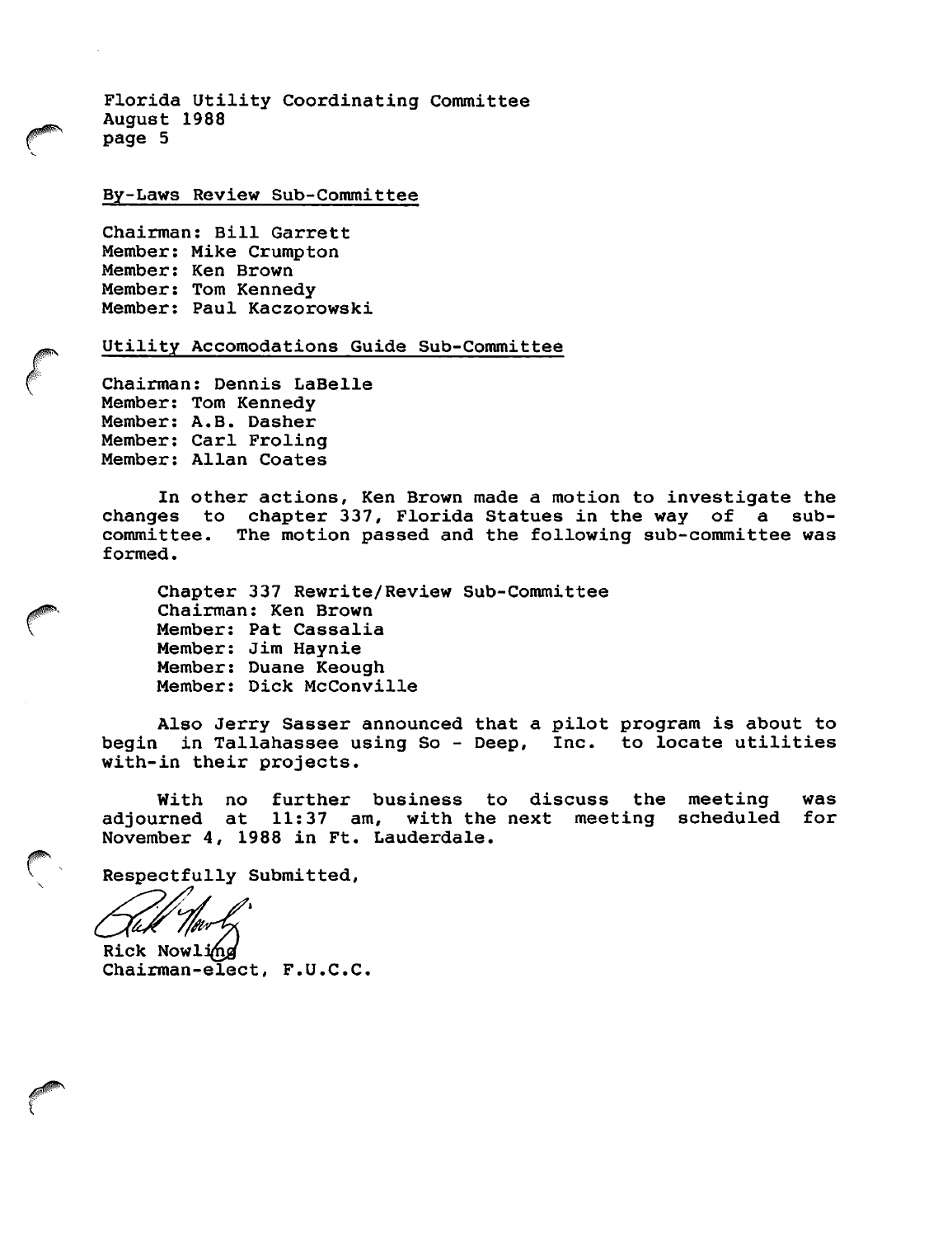### FLORIDA UTILITIES COORDINATING COMMITEE COORDINATION THROUGH COOPERATION

| ON OUR<br>(Y/N)?         | FLORIDA UTILITIES COORDINATING COMMITEE |                                                                |                                                                            |                                                                                        |  |  |  |
|--------------------------|-----------------------------------------|----------------------------------------------------------------|----------------------------------------------------------------------------|----------------------------------------------------------------------------------------|--|--|--|
|                          | COORDINATION THROUGH COOPERATION        |                                                                |                                                                            |                                                                                        |  |  |  |
| <b>WANT</b>              |                                         | ATTENDANCE LIST FOR QUARTERLY MEETING -                        | <u>AUGUST 5, 1988</u><br>DATE:<br><b>ST. AUGUSTINE</b><br><b>LOCATION:</b> |                                                                                        |  |  |  |
| <b>DO YOU</b><br>MAILING | <b>NAME</b>                             | <b>ORGANIZATION</b><br><b>REPRESENTED</b>                      | <b>BUSINESS</b><br><b>PHONE</b>                                            | <b>BUSINESS</b><br><b>ADDRESS</b>                                                      |  |  |  |
|                          |                                         | Mike N. Zembillas Puiellas Co. L'Ality Division déz 3251       | 8/3                                                                        | $440$ Court St.<br>Clearwater, FL. 34616                                               |  |  |  |
|                          | NICK M. ZEMBILLAS                       | $F.D.$ $O.T$<br>$D_{15T}$ 7                                    | 533-8161                                                                   | P.0.80x1249<br>$Baro\mu$ , $F_{L}$ 3380                                                |  |  |  |
|                          | $B_i  D_A d A_0$                        | FIA Trans Bldrs ASSN.<br>Central Lacating Service, 12.         | $904 -$<br><u> 222.1795</u>                                                | $P_0$ $B_{0}x$ $120B$<br>$TQ$ llaha See Cla 32302                                      |  |  |  |
| $\mathscr{V}_{\epsilon}$ | John Baker                              | FIRST Call Flivision                                           | $407 -$<br>$332 - 9003$                                                    | $1.24 - 1600$ Robin Rd.<br>Aliamonte Springs FL 32701                                  |  |  |  |
|                          | DAVIO W. HALL                           | UNITED TELEPHONE                                               | (4'07)<br>889-6813                                                         | P.O. BOX 5000, ALTAMONTE 5965.                                                         |  |  |  |
|                          | <u>Jim OBRIEN</u>                       | FLA POWERTHIGHT                                                | (305)<br><u>552-4289</u>                                                   | miami,<br>9250 W. FLAGLER FLA                                                          |  |  |  |
|                          |                                         | William T. StockTON SHELTON ENT. 4 U.N.C.L.E.                  | 300<br>638-4097                                                            | 4727 CARLISE PD<br>JACKSONVILLE, 11 32210                                              |  |  |  |
| $\mathsf{\hat{y}}$       | John Shelton                            | SHELTON ENTERDRISES                                            | ೯೦೦<br>$638 - 4097$                                                        | 7797 N. UNIVERSITY DR<br>SUITE 204 TAMABAC, FL-3831                                    |  |  |  |
|                          | LEODIS<br>$\curvearrowleft$             |                                                                | యౌన్<br>552-4438                                                           | 70 BOX 02100<br><u> Higmi II 33102</u>                                                 |  |  |  |
|                          | <u> CARLTON GRAY</u>                    | FL. Pub. Servi Comm.                                           | 904<br>4888501                                                             | 101 E Gaines ST<br>Tallahomu FL 32309                                                  |  |  |  |
|                          | ASHER                                   |                                                                | 305-<br>789-1952                                                           | 1001 S BAYSHORE DR 9FULERT<br>$m_1$                                                    |  |  |  |
|                          | <u>.O. HepLer</u>                       | $\mathcal{L}_{\mathcal{Q}}$<br>$\mathcal{F}\rho_{\mathcal{L}}$ | 305<br>$789 - 1953$                                                        | 1001 5 BAYSNOKE DR 9FREAST<br>MIAMI FLA                                                |  |  |  |
|                          | CAROL ("ALABRESE                        | $FPL W_{0}$                                                    | 305<br>552-4385                                                            | $P.0.$ Box 029100<br>HIAMI, FL 33102                                                   |  |  |  |
|                          | y Terry Vogel FPL Co                    |                                                                | 6/3<br>953-7231                                                            | $\rho$ o Béx 1119<br>SERASSTA FL 34230                                                 |  |  |  |
|                          | JIM MCGETRICK   FOOT - MIAMI            |                                                                | 305                                                                        | $1000$ $N \cdot W \cdot 111$ $AVE \cdot$<br>$\frac{1}{100} - 5231$ Mitting $F/I4$ 33/2 |  |  |  |
| $\sqrt{}$                | DUAVE KEOLLELT UNITED Techno            |                                                                | 407                                                                        | $P.0.130k 5000$ $149 - 5336$<br>868-6770 ALTALONIE SP FLA 32715-5000                   |  |  |  |
|                          |                                         | EUGANE R. MCMATH ONITAD TEL OF FLA                             | 407                                                                        | $P.0.8065000$ $M05336$<br>ALTAMONTE SP FLA 3225 5000                                   |  |  |  |
|                          |                                         | RADe Primo Metric Engineering                                  | $899 - 6779$                                                               | $9042$ J.R. 84<br>$1472 - 4102$ $P + Lauderdale$ 33324                                 |  |  |  |
|                          | J.A. WRIGHT                             | $F_{4a}$ DOT                                                   | 521.6621                                                                   | 7805. W. 2451<br>FT. Luinderdale Ft. 33315-2696                                        |  |  |  |
|                          | <u>KARL A. FROLING</u>                  | Southern Bell                                                  | 305<br>492-3690                                                            | PT. CAVOTROPOLE<br><u> 35568</u>                                                       |  |  |  |
|                          | Wohn Farkas                             | <u>Southern Bell</u>                                           | $302 -$<br>263-3806                                                        | lolde. N.W. 79th AVE RM 622<br>$\frac{1}{2}$ miami FL 33126                            |  |  |  |
|                          |                                         |                                                                |                                                                            |                                                                                        |  |  |  |
|                          |                                         |                                                                |                                                                            |                                                                                        |  |  |  |
|                          |                                         |                                                                |                                                                            |                                                                                        |  |  |  |
|                          |                                         |                                                                |                                                                            |                                                                                        |  |  |  |
|                          |                                         |                                                                |                                                                            |                                                                                        |  |  |  |
|                          |                                         |                                                                |                                                                            |                                                                                        |  |  |  |
|                          |                                         |                                                                |                                                                            |                                                                                        |  |  |  |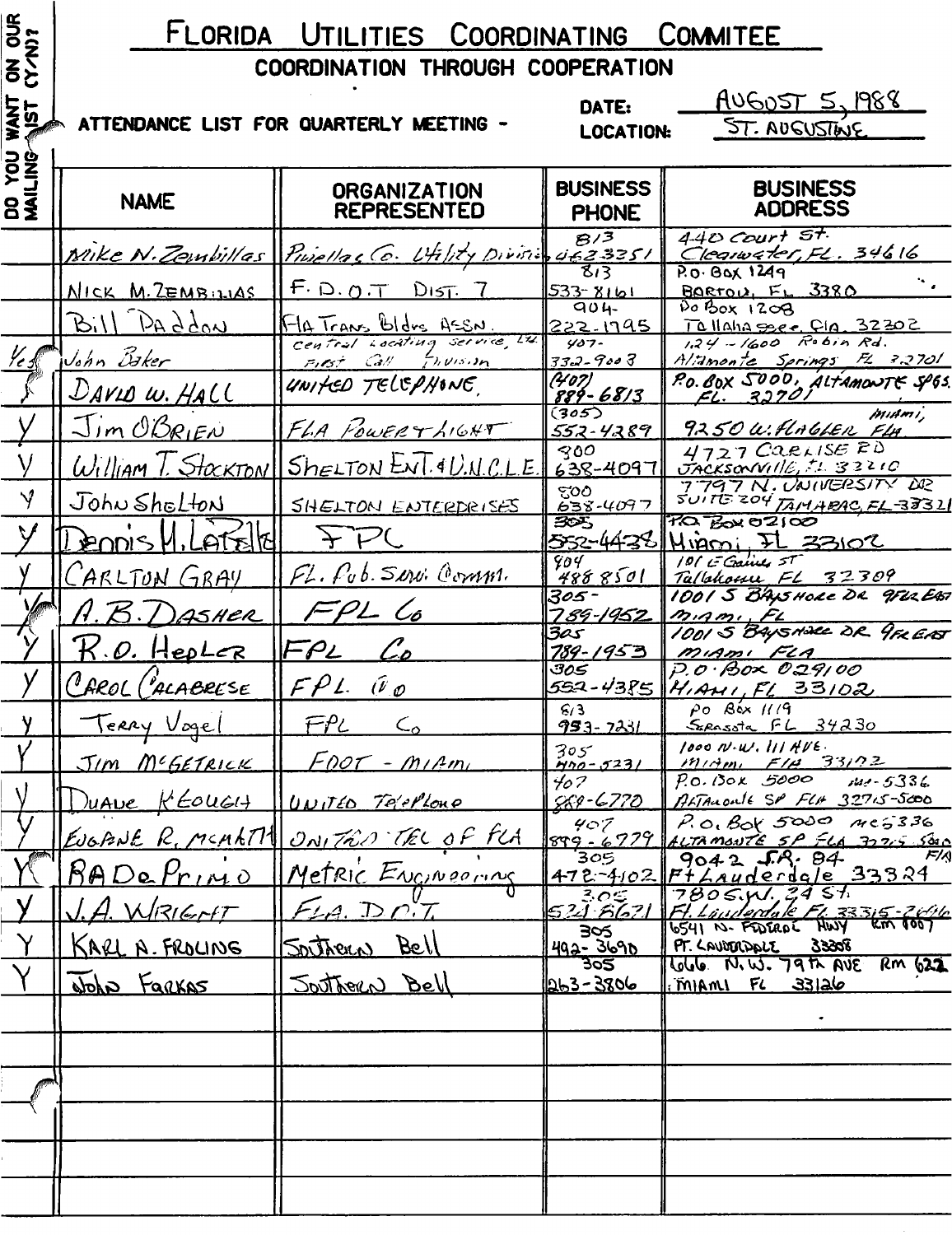## FLORIDA UTILITIES COORDINATING COMMITEE

| <b>NS</b><br>COORDINATION THROUGH COOPERATION<br>HUGUST 5, 1988<br>DATE:<br><b>TNAW</b><br>ATTENDANCE LIST FOR QUARTERLY MEETING -<br>ST, AUGUSTINE<br><b>LOCATION:</b><br><b>SNITI</b><br><b>BUSINESS</b><br><b>BUSINESS</b><br><b>ORGANIZATION</b><br><b>BS</b><br><b>NAME</b><br><b>ADDRESS</b><br><b>REPRESENTED</b><br><b>PHONE</b><br>33614<br>TAMPA<br>813-871-6805 4400 W. BUFFALO<br>XICK NOWCING<br>JONES INTERCABLE<br>2129 Confecess AUE.<br>CABC<br>1678635701<br>MARK P. GALLOCEDAY<br>$\mathcal{I}_{\mu}$<br>33404<br>ATEC<br>KIUZERA<br>$206$ SOUTH<br>65T(70.80x3191)<br>WALTER L. PETERSEN FT. PIERCE UTILITIES<br>407-464-5600 FT. PIERCE FL 34948<br>8397 EUCLIO AUE.<br>MICHAEL E. KICE<br>$So-DEEP, I.ve.$<br>$703 - 361 - 6005$<br>MANASSAS, VA. 22111<br>11<br>si.<br>JACK RIDILLA<br>$SO-DEEP, 1NC.$<br>7033616009<br>904/488-3911 605 SUWANNEE TAL 32301<br>P.C. KACZOROWSKI<br>FDOT<br>305/470-5393 1000 NW 111 AVE MIAMI 33172<br>EE C. OPITZKOPFII<br>FDOT-CONSTRUCTION<br>SHARON HOLMES<br>904 8248131 PODLAUEL 349 STAVG 3205-0349<br>ST JOHN COUNTY<br>$\prime$ !<br>$\prime$<br>$\sqrt{ }$<br>$\prime\prime$<br>813-935-8402 BOX3701520Lee St FT Myless 33903<br>reHARO J. McConville United Telephone Co 7/A<br>8139630994 P.O. 272000 TAMPA, FL 33688<br>SEMINOLE ELECTRIC CO-OP<br>KENNETH L. BACHOR<br>904 5991543<br>CENTRAL TELEPHONE<br>THOMAS DUGGAR<br>ST. PETERSBUKG<br>813-892-5614 1635 310 AUE NO. ST PETE 337B<br>JOHN MITCHEZL<br>PUBLIC UTIL.<br>Clearwater- Utilitie 813-462-6790 POBOX 4749, Clur, Fl. 34618<br>Bob Perkins<br>CARLOS SOLIS<br>FINELLAS COUNTY WATER SYSTEM (2013) 462.3588 310 COURT ST, CLEARWATER FL 34610<br>STIPETERL<br>HENNIS BLACK<br>PARAGON CAble :<br>813-579-8600<br>P.O. BOX 11328 MC 2008<br>RAY AFELD<br>$ST$ $PETE$ $FA.33733$<br>GTE FLORIDA<br>$813 - 893 - 4591$<br>ONE TAMPA CITY CENTER<br>JAMES E. BATRS<br>8132246011<br>GTE FLA<br>TAMAA.<br>H<br>P.O. BOX 1151<br>Gulf Pawer<br>(904)444.4555<br>Schoticks<br>Persacola, PI 32520<br>Donald<br>P.O. BOR 1089<br>TEES<br>F, D. O. T.<br>Buddy<br>904) 752-3300 LAKE City, FL. 320551<br>FL.32055/<br>H. J. Greene<br>$F \cdot D \cdot O \cdot T$<br>9041695-4035<br>Jacksonville Se 32205<br>300 S. ADAMS - CITY HALL<br>$J_{OHN}$<br>CITY OF TALLA. WATER & SEWER<br>TELLINO<br>$904 - 599 - 8584$<br>8 TALLA, FLA. 32301<br>P.O.BOXIII<br>TAMPA, FL. 33601<br>(813)<br>ARLENS BROWN MOLSE TAMPA ELECTRIC. CO<br>$228 - 4674$<br>513)<br>KEN BROWN<br>5.5<br>1 <sup>2</sup><br>$\ell$ $c$<br>$\ell$ .<br>$\mathcal{C}_{\mathcal{C}}$<br>2284705<br>813<br>$\frac{1}{2}$<br>$\prime\epsilon$<br>1 <sup>c</sup><br>$\cal U$<br>$\prime\prime$<br>harles Aspeniugu<br>$228 - 4721$<br>$\pi$ AX. $F$ $\sim$ 32206<br>904<br>Selvians<br>Billy W. WRight City of JAX WATER 630-3707 2434<br>Howard W. GOODE City of JAX ST; + Hwy 387-8828 2636<br>EARL<br>57<br>157,32205<br>EST | <b>OUR</b> | <b>LORIDA</b><br>UTILITIES<br><b>COORDINATING</b><br><b>COMMITEE</b> |  |  |                                          |  |  |  |
|--------------------------------------------------------------------------------------------------------------------------------------------------------------------------------------------------------------------------------------------------------------------------------------------------------------------------------------------------------------------------------------------------------------------------------------------------------------------------------------------------------------------------------------------------------------------------------------------------------------------------------------------------------------------------------------------------------------------------------------------------------------------------------------------------------------------------------------------------------------------------------------------------------------------------------------------------------------------------------------------------------------------------------------------------------------------------------------------------------------------------------------------------------------------------------------------------------------------------------------------------------------------------------------------------------------------------------------------------------------------------------------------------------------------------------------------------------------------------------------------------------------------------------------------------------------------------------------------------------------------------------------------------------------------------------------------------------------------------------------------------------------------------------------------------------------------------------------------------------------------------------------------------------------------------------------------------------------------------------------------------------------------------------------------------------------------------------------------------------------------------------------------------------------------------------------------------------------------------------------------------------------------------------------------------------------------------------------------------------------------------------------------------------------------------------------------------------------------------------------------------------------------------------------------------------------------------------------------------------------------------------------------------------------------------------------------------------------------------------------------------------------------------------------------------------------------------------------------------------------------------------------------------------------------------|------------|----------------------------------------------------------------------|--|--|------------------------------------------|--|--|--|
|                                                                                                                                                                                                                                                                                                                                                                                                                                                                                                                                                                                                                                                                                                                                                                                                                                                                                                                                                                                                                                                                                                                                                                                                                                                                                                                                                                                                                                                                                                                                                                                                                                                                                                                                                                                                                                                                                                                                                                                                                                                                                                                                                                                                                                                                                                                                                                                                                                                                                                                                                                                                                                                                                                                                                                                                                                                                                                                          |            |                                                                      |  |  |                                          |  |  |  |
|                                                                                                                                                                                                                                                                                                                                                                                                                                                                                                                                                                                                                                                                                                                                                                                                                                                                                                                                                                                                                                                                                                                                                                                                                                                                                                                                                                                                                                                                                                                                                                                                                                                                                                                                                                                                                                                                                                                                                                                                                                                                                                                                                                                                                                                                                                                                                                                                                                                                                                                                                                                                                                                                                                                                                                                                                                                                                                                          |            |                                                                      |  |  |                                          |  |  |  |
|                                                                                                                                                                                                                                                                                                                                                                                                                                                                                                                                                                                                                                                                                                                                                                                                                                                                                                                                                                                                                                                                                                                                                                                                                                                                                                                                                                                                                                                                                                                                                                                                                                                                                                                                                                                                                                                                                                                                                                                                                                                                                                                                                                                                                                                                                                                                                                                                                                                                                                                                                                                                                                                                                                                                                                                                                                                                                                                          |            |                                                                      |  |  |                                          |  |  |  |
|                                                                                                                                                                                                                                                                                                                                                                                                                                                                                                                                                                                                                                                                                                                                                                                                                                                                                                                                                                                                                                                                                                                                                                                                                                                                                                                                                                                                                                                                                                                                                                                                                                                                                                                                                                                                                                                                                                                                                                                                                                                                                                                                                                                                                                                                                                                                                                                                                                                                                                                                                                                                                                                                                                                                                                                                                                                                                                                          |            |                                                                      |  |  |                                          |  |  |  |
|                                                                                                                                                                                                                                                                                                                                                                                                                                                                                                                                                                                                                                                                                                                                                                                                                                                                                                                                                                                                                                                                                                                                                                                                                                                                                                                                                                                                                                                                                                                                                                                                                                                                                                                                                                                                                                                                                                                                                                                                                                                                                                                                                                                                                                                                                                                                                                                                                                                                                                                                                                                                                                                                                                                                                                                                                                                                                                                          |            |                                                                      |  |  |                                          |  |  |  |
|                                                                                                                                                                                                                                                                                                                                                                                                                                                                                                                                                                                                                                                                                                                                                                                                                                                                                                                                                                                                                                                                                                                                                                                                                                                                                                                                                                                                                                                                                                                                                                                                                                                                                                                                                                                                                                                                                                                                                                                                                                                                                                                                                                                                                                                                                                                                                                                                                                                                                                                                                                                                                                                                                                                                                                                                                                                                                                                          |            |                                                                      |  |  |                                          |  |  |  |
|                                                                                                                                                                                                                                                                                                                                                                                                                                                                                                                                                                                                                                                                                                                                                                                                                                                                                                                                                                                                                                                                                                                                                                                                                                                                                                                                                                                                                                                                                                                                                                                                                                                                                                                                                                                                                                                                                                                                                                                                                                                                                                                                                                                                                                                                                                                                                                                                                                                                                                                                                                                                                                                                                                                                                                                                                                                                                                                          |            |                                                                      |  |  |                                          |  |  |  |
|                                                                                                                                                                                                                                                                                                                                                                                                                                                                                                                                                                                                                                                                                                                                                                                                                                                                                                                                                                                                                                                                                                                                                                                                                                                                                                                                                                                                                                                                                                                                                                                                                                                                                                                                                                                                                                                                                                                                                                                                                                                                                                                                                                                                                                                                                                                                                                                                                                                                                                                                                                                                                                                                                                                                                                                                                                                                                                                          |            |                                                                      |  |  |                                          |  |  |  |
|                                                                                                                                                                                                                                                                                                                                                                                                                                                                                                                                                                                                                                                                                                                                                                                                                                                                                                                                                                                                                                                                                                                                                                                                                                                                                                                                                                                                                                                                                                                                                                                                                                                                                                                                                                                                                                                                                                                                                                                                                                                                                                                                                                                                                                                                                                                                                                                                                                                                                                                                                                                                                                                                                                                                                                                                                                                                                                                          |            |                                                                      |  |  |                                          |  |  |  |
|                                                                                                                                                                                                                                                                                                                                                                                                                                                                                                                                                                                                                                                                                                                                                                                                                                                                                                                                                                                                                                                                                                                                                                                                                                                                                                                                                                                                                                                                                                                                                                                                                                                                                                                                                                                                                                                                                                                                                                                                                                                                                                                                                                                                                                                                                                                                                                                                                                                                                                                                                                                                                                                                                                                                                                                                                                                                                                                          |            |                                                                      |  |  |                                          |  |  |  |
|                                                                                                                                                                                                                                                                                                                                                                                                                                                                                                                                                                                                                                                                                                                                                                                                                                                                                                                                                                                                                                                                                                                                                                                                                                                                                                                                                                                                                                                                                                                                                                                                                                                                                                                                                                                                                                                                                                                                                                                                                                                                                                                                                                                                                                                                                                                                                                                                                                                                                                                                                                                                                                                                                                                                                                                                                                                                                                                          |            |                                                                      |  |  |                                          |  |  |  |
|                                                                                                                                                                                                                                                                                                                                                                                                                                                                                                                                                                                                                                                                                                                                                                                                                                                                                                                                                                                                                                                                                                                                                                                                                                                                                                                                                                                                                                                                                                                                                                                                                                                                                                                                                                                                                                                                                                                                                                                                                                                                                                                                                                                                                                                                                                                                                                                                                                                                                                                                                                                                                                                                                                                                                                                                                                                                                                                          |            |                                                                      |  |  |                                          |  |  |  |
|                                                                                                                                                                                                                                                                                                                                                                                                                                                                                                                                                                                                                                                                                                                                                                                                                                                                                                                                                                                                                                                                                                                                                                                                                                                                                                                                                                                                                                                                                                                                                                                                                                                                                                                                                                                                                                                                                                                                                                                                                                                                                                                                                                                                                                                                                                                                                                                                                                                                                                                                                                                                                                                                                                                                                                                                                                                                                                                          |            |                                                                      |  |  |                                          |  |  |  |
|                                                                                                                                                                                                                                                                                                                                                                                                                                                                                                                                                                                                                                                                                                                                                                                                                                                                                                                                                                                                                                                                                                                                                                                                                                                                                                                                                                                                                                                                                                                                                                                                                                                                                                                                                                                                                                                                                                                                                                                                                                                                                                                                                                                                                                                                                                                                                                                                                                                                                                                                                                                                                                                                                                                                                                                                                                                                                                                          |            |                                                                      |  |  |                                          |  |  |  |
|                                                                                                                                                                                                                                                                                                                                                                                                                                                                                                                                                                                                                                                                                                                                                                                                                                                                                                                                                                                                                                                                                                                                                                                                                                                                                                                                                                                                                                                                                                                                                                                                                                                                                                                                                                                                                                                                                                                                                                                                                                                                                                                                                                                                                                                                                                                                                                                                                                                                                                                                                                                                                                                                                                                                                                                                                                                                                                                          |            |                                                                      |  |  |                                          |  |  |  |
|                                                                                                                                                                                                                                                                                                                                                                                                                                                                                                                                                                                                                                                                                                                                                                                                                                                                                                                                                                                                                                                                                                                                                                                                                                                                                                                                                                                                                                                                                                                                                                                                                                                                                                                                                                                                                                                                                                                                                                                                                                                                                                                                                                                                                                                                                                                                                                                                                                                                                                                                                                                                                                                                                                                                                                                                                                                                                                                          |            |                                                                      |  |  | $P.0. \text{BbX 2214}$ TALLA, FL $32316$ |  |  |  |
|                                                                                                                                                                                                                                                                                                                                                                                                                                                                                                                                                                                                                                                                                                                                                                                                                                                                                                                                                                                                                                                                                                                                                                                                                                                                                                                                                                                                                                                                                                                                                                                                                                                                                                                                                                                                                                                                                                                                                                                                                                                                                                                                                                                                                                                                                                                                                                                                                                                                                                                                                                                                                                                                                                                                                                                                                                                                                                                          |            |                                                                      |  |  |                                          |  |  |  |
|                                                                                                                                                                                                                                                                                                                                                                                                                                                                                                                                                                                                                                                                                                                                                                                                                                                                                                                                                                                                                                                                                                                                                                                                                                                                                                                                                                                                                                                                                                                                                                                                                                                                                                                                                                                                                                                                                                                                                                                                                                                                                                                                                                                                                                                                                                                                                                                                                                                                                                                                                                                                                                                                                                                                                                                                                                                                                                                          |            |                                                                      |  |  |                                          |  |  |  |
|                                                                                                                                                                                                                                                                                                                                                                                                                                                                                                                                                                                                                                                                                                                                                                                                                                                                                                                                                                                                                                                                                                                                                                                                                                                                                                                                                                                                                                                                                                                                                                                                                                                                                                                                                                                                                                                                                                                                                                                                                                                                                                                                                                                                                                                                                                                                                                                                                                                                                                                                                                                                                                                                                                                                                                                                                                                                                                                          |            |                                                                      |  |  |                                          |  |  |  |
|                                                                                                                                                                                                                                                                                                                                                                                                                                                                                                                                                                                                                                                                                                                                                                                                                                                                                                                                                                                                                                                                                                                                                                                                                                                                                                                                                                                                                                                                                                                                                                                                                                                                                                                                                                                                                                                                                                                                                                                                                                                                                                                                                                                                                                                                                                                                                                                                                                                                                                                                                                                                                                                                                                                                                                                                                                                                                                                          |            |                                                                      |  |  | 11500 9th STreet. N.3376                 |  |  |  |
|                                                                                                                                                                                                                                                                                                                                                                                                                                                                                                                                                                                                                                                                                                                                                                                                                                                                                                                                                                                                                                                                                                                                                                                                                                                                                                                                                                                                                                                                                                                                                                                                                                                                                                                                                                                                                                                                                                                                                                                                                                                                                                                                                                                                                                                                                                                                                                                                                                                                                                                                                                                                                                                                                                                                                                                                                                                                                                                          |            |                                                                      |  |  |                                          |  |  |  |
|                                                                                                                                                                                                                                                                                                                                                                                                                                                                                                                                                                                                                                                                                                                                                                                                                                                                                                                                                                                                                                                                                                                                                                                                                                                                                                                                                                                                                                                                                                                                                                                                                                                                                                                                                                                                                                                                                                                                                                                                                                                                                                                                                                                                                                                                                                                                                                                                                                                                                                                                                                                                                                                                                                                                                                                                                                                                                                                          |            |                                                                      |  |  |                                          |  |  |  |
|                                                                                                                                                                                                                                                                                                                                                                                                                                                                                                                                                                                                                                                                                                                                                                                                                                                                                                                                                                                                                                                                                                                                                                                                                                                                                                                                                                                                                                                                                                                                                                                                                                                                                                                                                                                                                                                                                                                                                                                                                                                                                                                                                                                                                                                                                                                                                                                                                                                                                                                                                                                                                                                                                                                                                                                                                                                                                                                          |            |                                                                      |  |  |                                          |  |  |  |
|                                                                                                                                                                                                                                                                                                                                                                                                                                                                                                                                                                                                                                                                                                                                                                                                                                                                                                                                                                                                                                                                                                                                                                                                                                                                                                                                                                                                                                                                                                                                                                                                                                                                                                                                                                                                                                                                                                                                                                                                                                                                                                                                                                                                                                                                                                                                                                                                                                                                                                                                                                                                                                                                                                                                                                                                                                                                                                                          |            |                                                                      |  |  |                                          |  |  |  |
|                                                                                                                                                                                                                                                                                                                                                                                                                                                                                                                                                                                                                                                                                                                                                                                                                                                                                                                                                                                                                                                                                                                                                                                                                                                                                                                                                                                                                                                                                                                                                                                                                                                                                                                                                                                                                                                                                                                                                                                                                                                                                                                                                                                                                                                                                                                                                                                                                                                                                                                                                                                                                                                                                                                                                                                                                                                                                                                          |            |                                                                      |  |  |                                          |  |  |  |
|                                                                                                                                                                                                                                                                                                                                                                                                                                                                                                                                                                                                                                                                                                                                                                                                                                                                                                                                                                                                                                                                                                                                                                                                                                                                                                                                                                                                                                                                                                                                                                                                                                                                                                                                                                                                                                                                                                                                                                                                                                                                                                                                                                                                                                                                                                                                                                                                                                                                                                                                                                                                                                                                                                                                                                                                                                                                                                                          |            |                                                                      |  |  |                                          |  |  |  |
|                                                                                                                                                                                                                                                                                                                                                                                                                                                                                                                                                                                                                                                                                                                                                                                                                                                                                                                                                                                                                                                                                                                                                                                                                                                                                                                                                                                                                                                                                                                                                                                                                                                                                                                                                                                                                                                                                                                                                                                                                                                                                                                                                                                                                                                                                                                                                                                                                                                                                                                                                                                                                                                                                                                                                                                                                                                                                                                          |            |                                                                      |  |  |                                          |  |  |  |
|                                                                                                                                                                                                                                                                                                                                                                                                                                                                                                                                                                                                                                                                                                                                                                                                                                                                                                                                                                                                                                                                                                                                                                                                                                                                                                                                                                                                                                                                                                                                                                                                                                                                                                                                                                                                                                                                                                                                                                                                                                                                                                                                                                                                                                                                                                                                                                                                                                                                                                                                                                                                                                                                                                                                                                                                                                                                                                                          |            |                                                                      |  |  |                                          |  |  |  |
|                                                                                                                                                                                                                                                                                                                                                                                                                                                                                                                                                                                                                                                                                                                                                                                                                                                                                                                                                                                                                                                                                                                                                                                                                                                                                                                                                                                                                                                                                                                                                                                                                                                                                                                                                                                                                                                                                                                                                                                                                                                                                                                                                                                                                                                                                                                                                                                                                                                                                                                                                                                                                                                                                                                                                                                                                                                                                                                          |            |                                                                      |  |  |                                          |  |  |  |
|                                                                                                                                                                                                                                                                                                                                                                                                                                                                                                                                                                                                                                                                                                                                                                                                                                                                                                                                                                                                                                                                                                                                                                                                                                                                                                                                                                                                                                                                                                                                                                                                                                                                                                                                                                                                                                                                                                                                                                                                                                                                                                                                                                                                                                                                                                                                                                                                                                                                                                                                                                                                                                                                                                                                                                                                                                                                                                                          |            |                                                                      |  |  |                                          |  |  |  |
|                                                                                                                                                                                                                                                                                                                                                                                                                                                                                                                                                                                                                                                                                                                                                                                                                                                                                                                                                                                                                                                                                                                                                                                                                                                                                                                                                                                                                                                                                                                                                                                                                                                                                                                                                                                                                                                                                                                                                                                                                                                                                                                                                                                                                                                                                                                                                                                                                                                                                                                                                                                                                                                                                                                                                                                                                                                                                                                          |            |                                                                      |  |  |                                          |  |  |  |